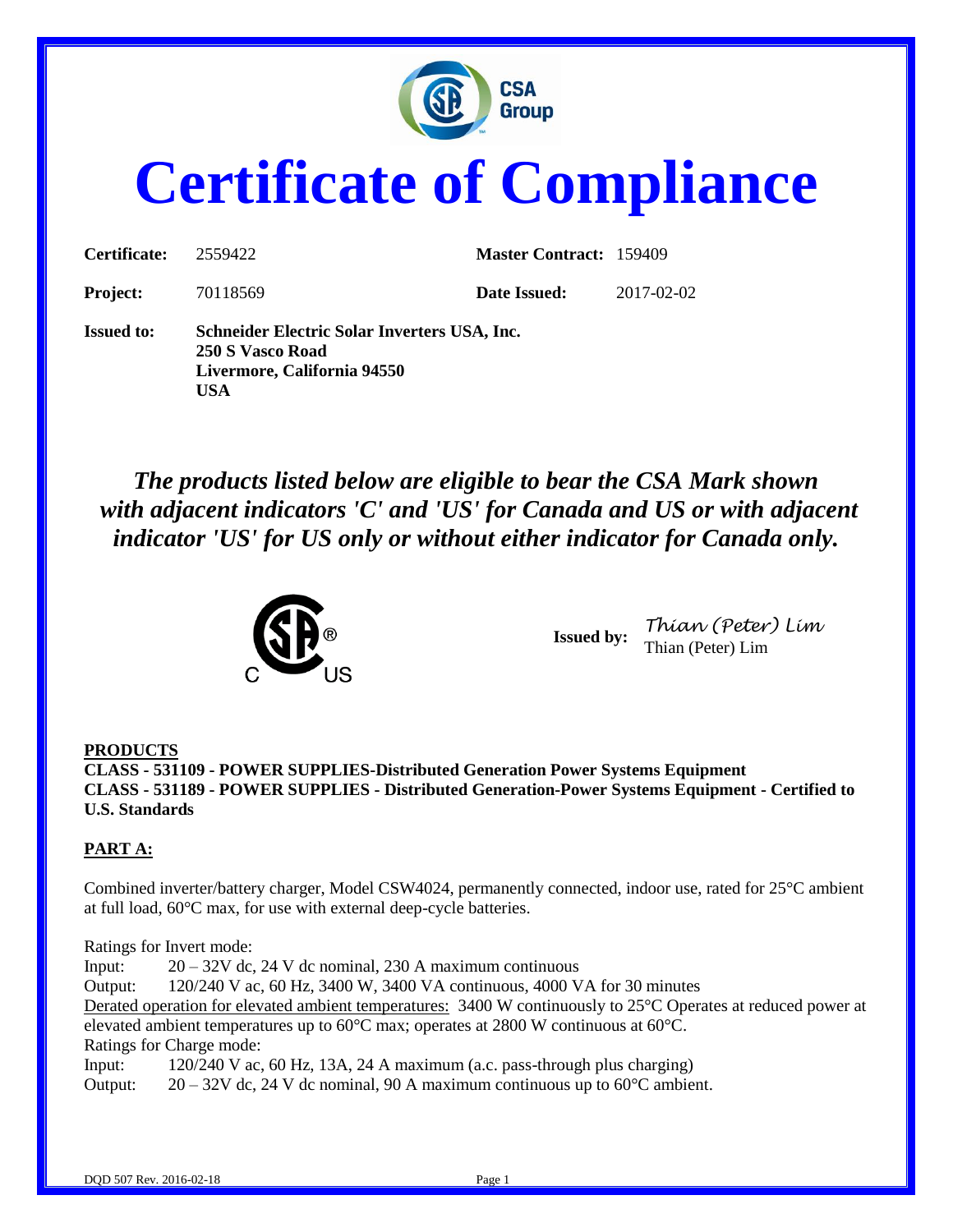

**Certificate:** 2559422 **Project:** 70118569

Note: The inverter/charger, model CSW4024, may be connected to 120V single phase operation with reduced power rating to 1700W, 1700VA continuous, 2000VA for 30 minutes (inverter mode) and 20-32V dc, 24V dc nominal, 45A maximum continuous (charger mode).

#### PART B:

Combined inverter/battery charger, Model CSW2524, permanently connected, indoor use, rated for 25°C ambient at full load, 60°C max, for use with external deep-cycle batteries.

Ratings for Invert mode: Input: 22 – 34V dc, 24 V dc nominal, 150 A maximum continuous Output: 120/240 V ac, 60 Hz, 3000 W, 3000 VA continuous, 3300 VA for 30 minutes

Derated operation for elevated ambient temperatures: 3000 W continuously to 25°C Operates at reduced power at elevated ambient temperatures up to 60°C max; operates at 2500 W continuous at 60°C.

Ratings for Charge mode:

Input: 120/240 V ac, 60 Hz, 9A, 24 A maximum (a.c. pass-through plus charging)

Output:  $20 - 32V$  dc, 24V dc nominal, 65A maximum continuous up to 60 $^{\circ}$ C ambient.

Note: The inverter/charger, model CSW2524, may be connected to 120V single phase operation with reduced power rating to 1500W, 1500VA continuous, 1650VA for 30 minutes (inverter mode) and 22-34V dc, 24V dc nominal, 32.5A maximum continuous (charger mode).

#### PART C:

Combined inverter/battery charger, Model CSW4048, permanently connected, indoor use, rated for 25°C ambient at full load, 60°C max, for use with external deep-cycle batteries.

Ratings for Invert mode: Input: 48V dc nominal, 110 A maximum continuous Output: 120/240 V ac, 60 Hz, 3800 W, 3800 VA continuous, 4400 VA for 30 minutes

Derated operation for elevated ambient temperatures: 3800 W continuously to 25°C Operates at reduced power at elevated ambient temperatures up to 60°C max; operates at 3200 W continuous at 60°C.

Ratings for Charge mode:

Input: 120/240 V ac, 60 Hz, 12A (24 A max with a.c. pass-through plus charging)

Output:  $40 - 57V$  dc, 24V dc nominal, 45A maximum continuous up to  $60^{\circ}$ C ambient.

Note: The inverter/charger, model CSW4048, may be connected to 120V single phase operation with reduced power rating to 1900W, 1900VA continuous, 2200VA for 30 minutes (inverter mode) and 48V dc nominal, 22.5A maximum continuous (charger mode).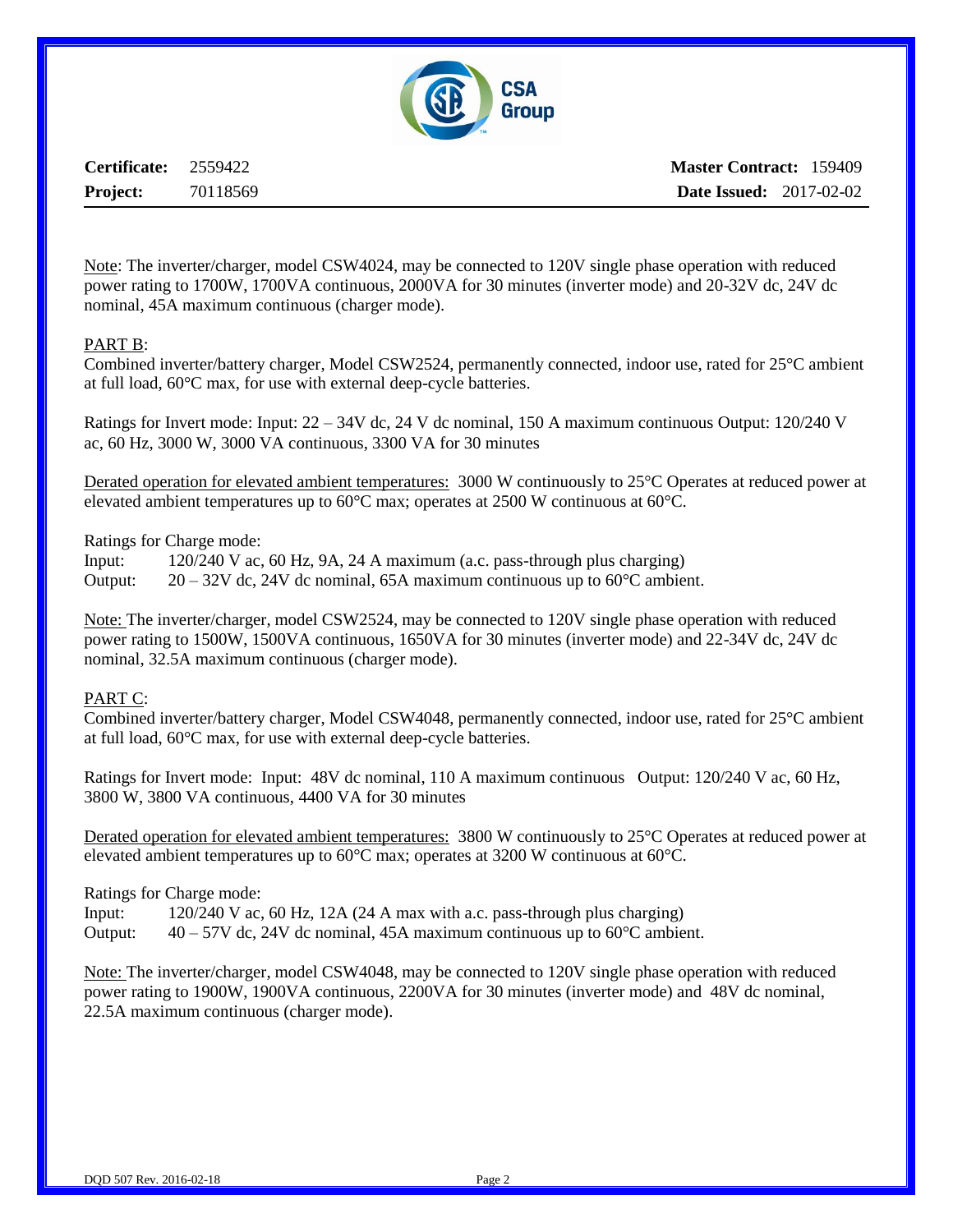

**Certificate:** 2559422 **Project:** 70118569 **Master Contract:** 159409 **Date Issued:** 2017-02-02

### **APPLICABLE REQUIREMENTS**

CSA C22.2 No. 107.1-01 - General Use Power Supplies (R2011) UL 1741 - 2<sup>nd</sup> Ed - Inverters, Converters, Controllers and Interconnection System Equipment for Use with Distributed Energy Resources (Rev. January 07, 2015)

Note: CSA C22.2 No. 107.3-05 and UL 1778 4<sup>th</sup> Ed. were used as guide for relay requirement, backfeed protection, transfer switch, static switch, output circuit grounding, and battery overcharge evaluation.